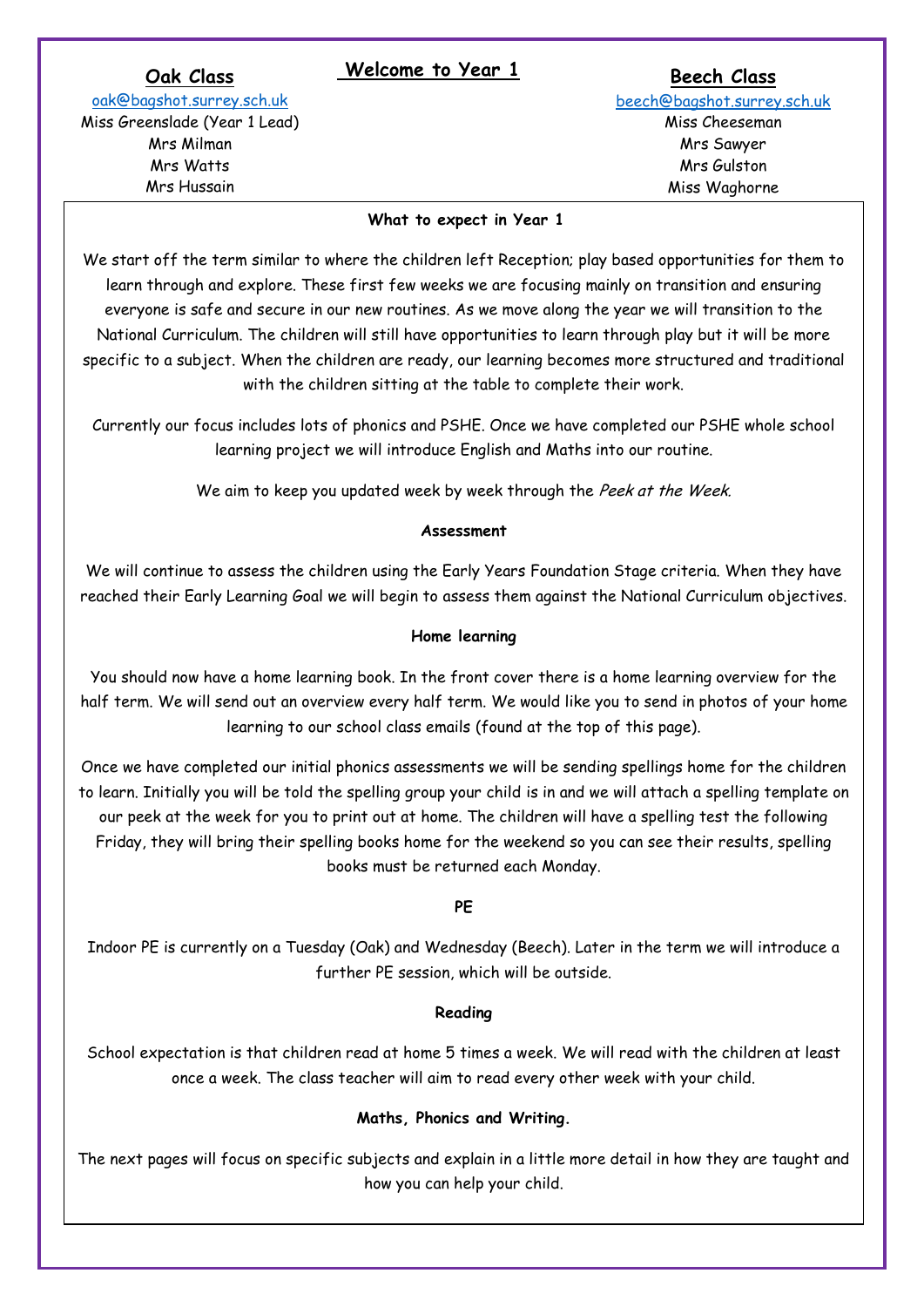## **How to support your child with their learning in Year 1**

## **Maths**

Children's number skills can be supported in all sorts of fun ways at home. Board games such as snakes and ladders are a great way of making them familiar with the number system and simple addition and subtraction. Playing cards are also great to use. Simple snap games and dominoes can help number recognition.

When adding and subtracting encourage your child to use a range of methods. This will stretch their deepening and understanding of the number system.



### **Number Bonds**

Helping your child to learn their addition and subtraction facts to 10 and regularly going over them will benefit them enormously. They should know them well enough to give 'quickfire' answers when they are jumbled up (e.g. "Eight and what make 10?" "ten take away 4?"). This can be done on car journeys or whenever there is a spare 5 minutes.

**Number stories**  There are 5 hot air balloons in a race.

3 more balloons join. How many balloons are there altogether?



**Comparing numbers** 

**Using a number line to add**

 $3 + 1 = 4$  $77777770.$ 

**Using a number line to subtract**



**Bar model**





**Use real life objects that children can move.**



**Fact family of 4**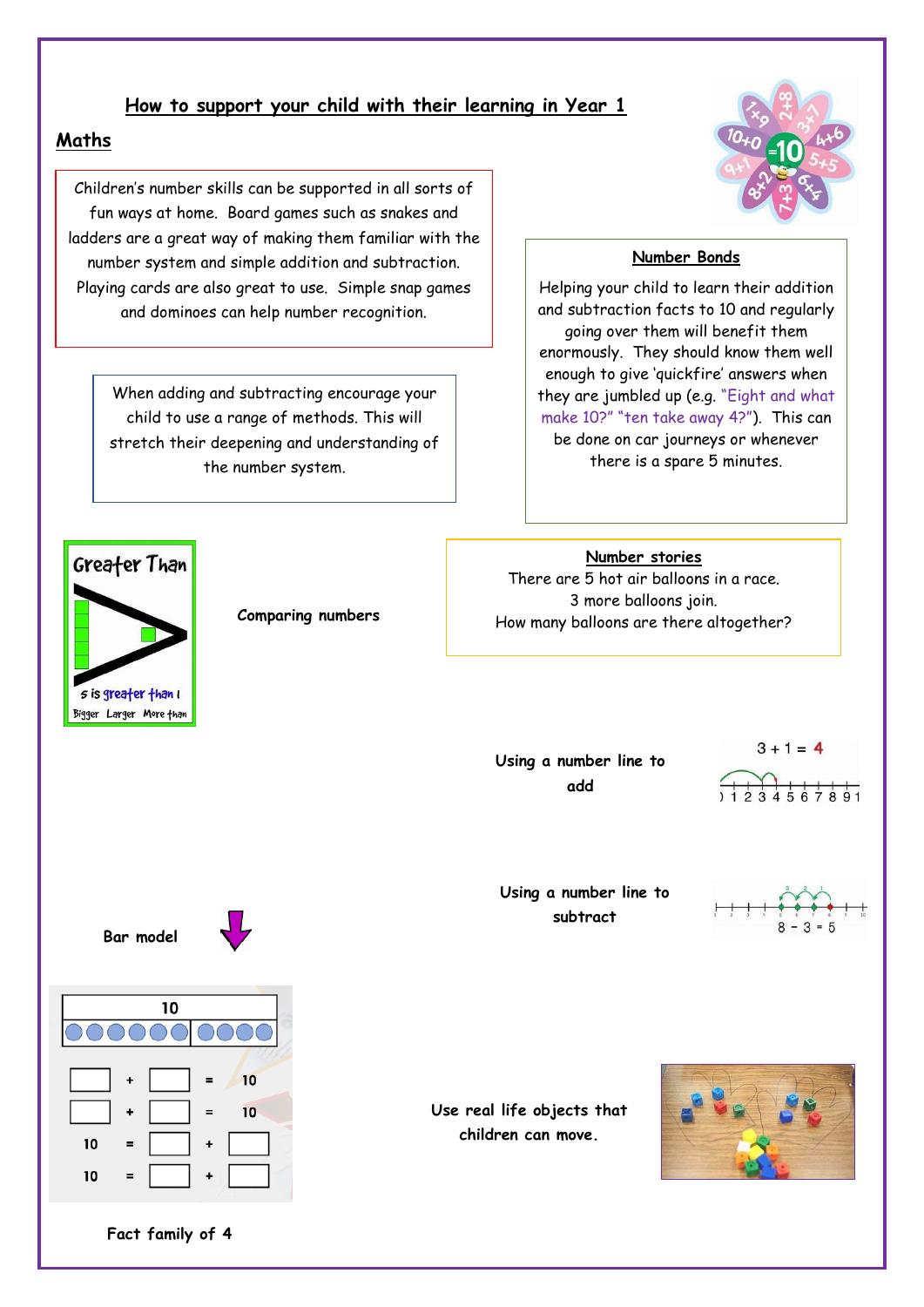## **Reading**

When we hear children read in school, alongside their phonic skills we also support their comprehension skills.

Questions to ask your child when you read together:

## **Questions to ask before you read**

Can you look at the pictures and predict what you think will happen in this book?

What makes you think that?

What characters do you think might be in our story?

Do you think there will be a problem in this story? Why or why not?

## **Questions to ask during the reading**

What do you think will happen next?

What can you tell me about the story so far?

Can you predict how the story will end?

Why do you think the character did \_\_\_\_\_\_?

What would you have done if you were the character?

## **Questions to ask after reading**

Can you remember the title?

In your opinion, was it a good title for this book? Why or why not?

If there was a problem, did it get solved?

What happened because of the problem?

What was your favorite part of the story?

Can you retell the story in order?

What is the most interesting situation in the story?

Is there a character in the story like you? How are you alike?

Why did you like this book?

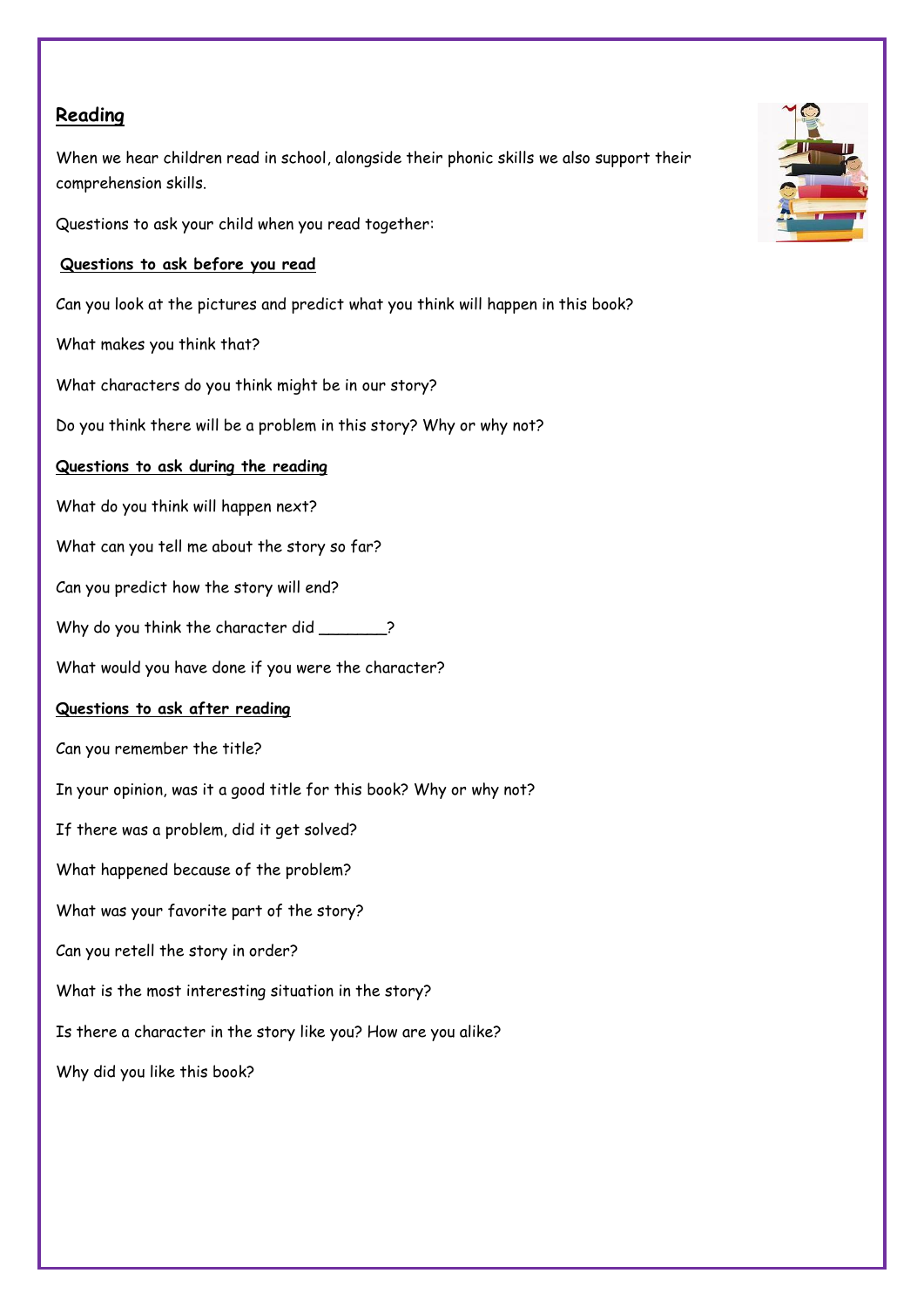# **Phonics**

## **Decoding strategies**

| Use the pictures   | Look for smaller words within                                                          | Break words into syllables               |
|--------------------|----------------------------------------------------------------------------------------|------------------------------------------|
|                    | words                                                                                  | e.g. cat-er-pill-ar                      |
|                    | c-a-t                                                                                  |                                          |
| Sound out the word | Skip the word and read the<br>rest of the sentence to try<br>and work out what it says | Did the sentence you read<br>make sense? |

## **High frequency words (HFW)**

HFW are words we use all the time in our reading and writing. These include words such as in, at, and, can. Children will have a copy of these in their reading diaries. It is important that these are learned alongside their reading books so they can read, spell and write them.

## **Tricky words**

Tricky words are words which cannot be sounded out correctly. The only way these words can be read and spelt correctly is by learning them and having plenty of practise.

## **Sounds**

It is really important children are saying the correct sounds. Sometimes they will add a ur onto the sound (dur, pur, mur), this needs to be corrected. Children need to say the initial sound.

If you are unsure of how to pronounce sounds please have a look at:

[https://www.oxfordowl.co.uk/welcome-back/for-home/reading-owl/advice-for-parents/reading-at](https://www.oxfordowl.co.uk/welcome-back/for-home/reading-owl/advice-for-parents/reading-at-home/phonics-made-easy#audio)[home/phonics-made-easy#audio](https://www.oxfordowl.co.uk/welcome-back/for-home/reading-owl/advice-for-parents/reading-at-home/phonics-made-easy#audio)

# **Useful websites**

**[www.topmarks.co.uk](http://www.topmarks.co.uk/)**

**[www.bbc.co.uk/schools/ks1bitesize/numeracy](http://www.bbc.co.uk/schools/ks1bitesize/numeracy)**

**[www.bbc.co.uk/cbeebies/shows/numberblocks](http://www.bbc.co.uk/cbeebies/shows/numberblocks)**

**[www.ictgames.com](http://www.ictgames.com/)**

**[www.phonicsplay.co.uk](http://www.phonicsplay.co.uk/)**

**www.mrthornedoesphonics.co.uk**

**[www.oxfordowl.co.uk](http://www.oxfordowl.co.uk/)**